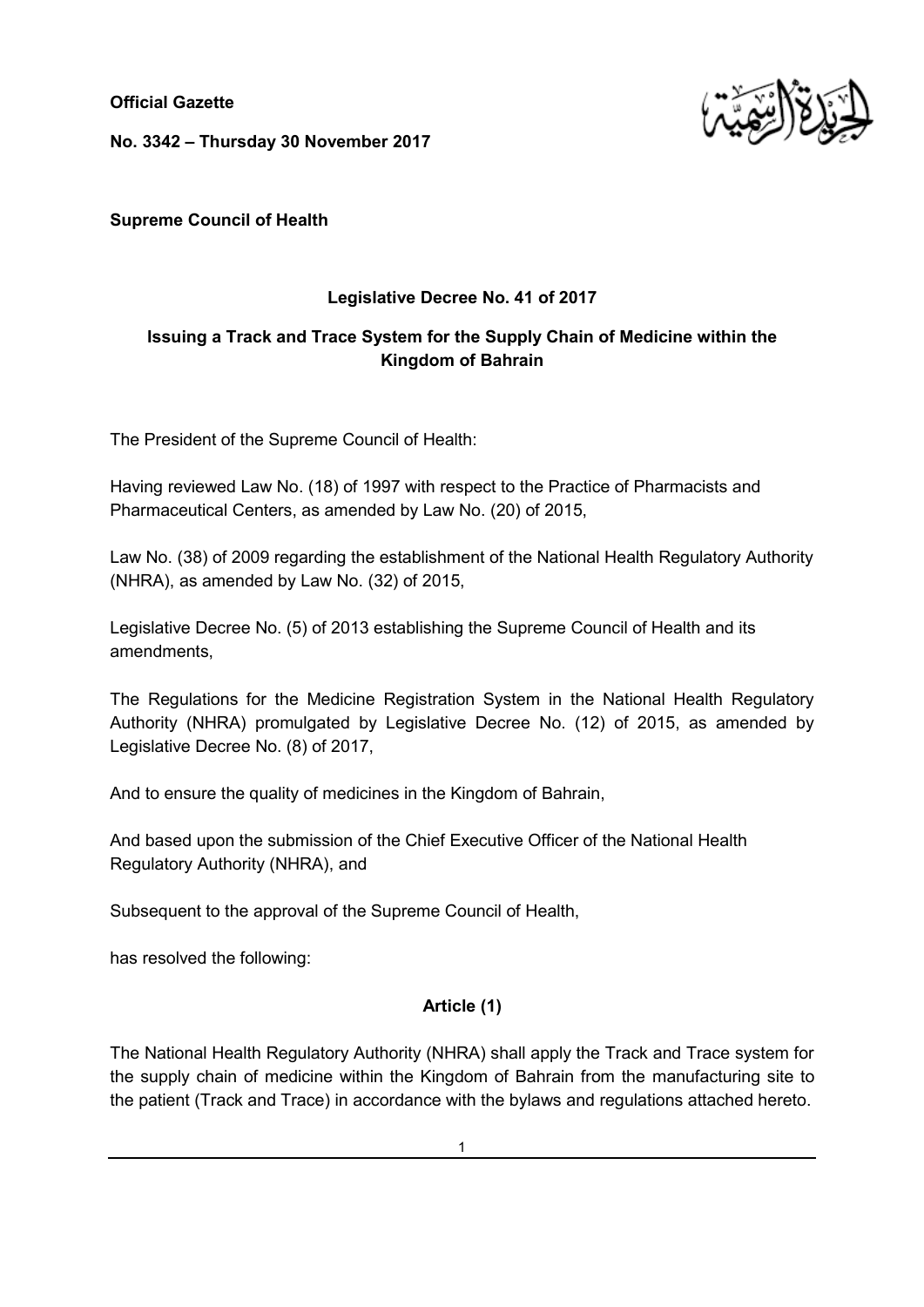#### **No. 3342 – Thursday 30 November 2017**



#### **Article (2)**

The Chief Executive Officer of the National Health Regulatory Authority (NHRA) shall implement this Decree, which shall come into force from the day following the date of publication in the Official Gazette.

> **President of the Supreme Council of Health Lieutenant General**

> > **Dr. Mohammed bin Abdullah Al Khalifa**

Issued on: 5 Rabia Al-Awwal 1439 Hijri Corresponding to: 23 November 2017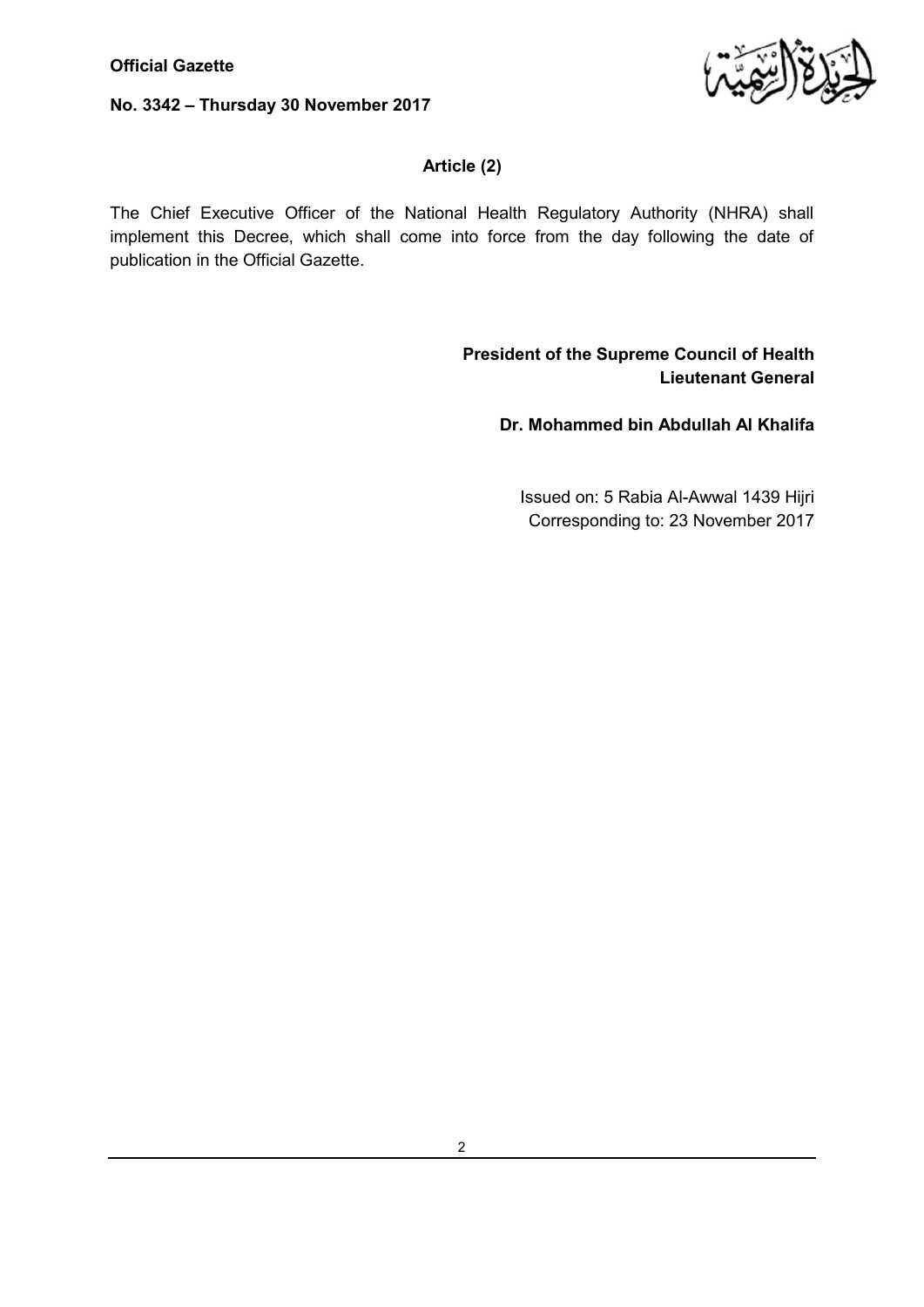## **No. 3342 – Thursday 30 November 2017**



## **Track and Trace System**

#### **For the Supply Chain of Medicine within the Kingdom of Bahrain**

## **Article (1)**

In implementing the provisions of this Decree, the following terms and expressions shall have the below definitions assigned to them, unless the context requires otherwise:

**Kingdom**: Kingdom of Bahrain

**Medicine**: Every pharmaceutical product that is classified, registered and authorised to be circulated as a medicine by the National Health Regulatory Authority (NHRA).

**A Two-Dimensional (2D) Barcode**: A matrix that can accommodate a large number of letters and numbers. It has a high storage capacity for information in a very small space. The data stored in such a matrix can be retrieved through designated barcode readers.

**Authority**: National Health Regulatory Authority (NHRA)

**Distributor**: Manufacturing sites, companies, distributors, importers and storage keepers of medicines, pharmaceutical products and pharmaceutical institutions of all kinds.

## **Article (2)**

A Distributor shall use the Global Trade Item Number (GTIN) for all Medicines circulated in the Kingdom, whether they are locally produced or finished products imported from abroad, or Medicines manufactured abroad and packaged in manufacturing sites inside the Kingdom.

#### **Article (3)**

Barcode specifications shall be organised as follows:

- (a) A Two-Dimensional Barcode shall be printed on the packaging of the product in accordance with the specimen issued by Global Standards One (GS1).
- (b) The barcode shall contain the following:
	- 1. The Global Trade Item Number (GTIN) of the Medicine.
	- 2. The expiry date of the Medicine.
	- 3. The batch number.